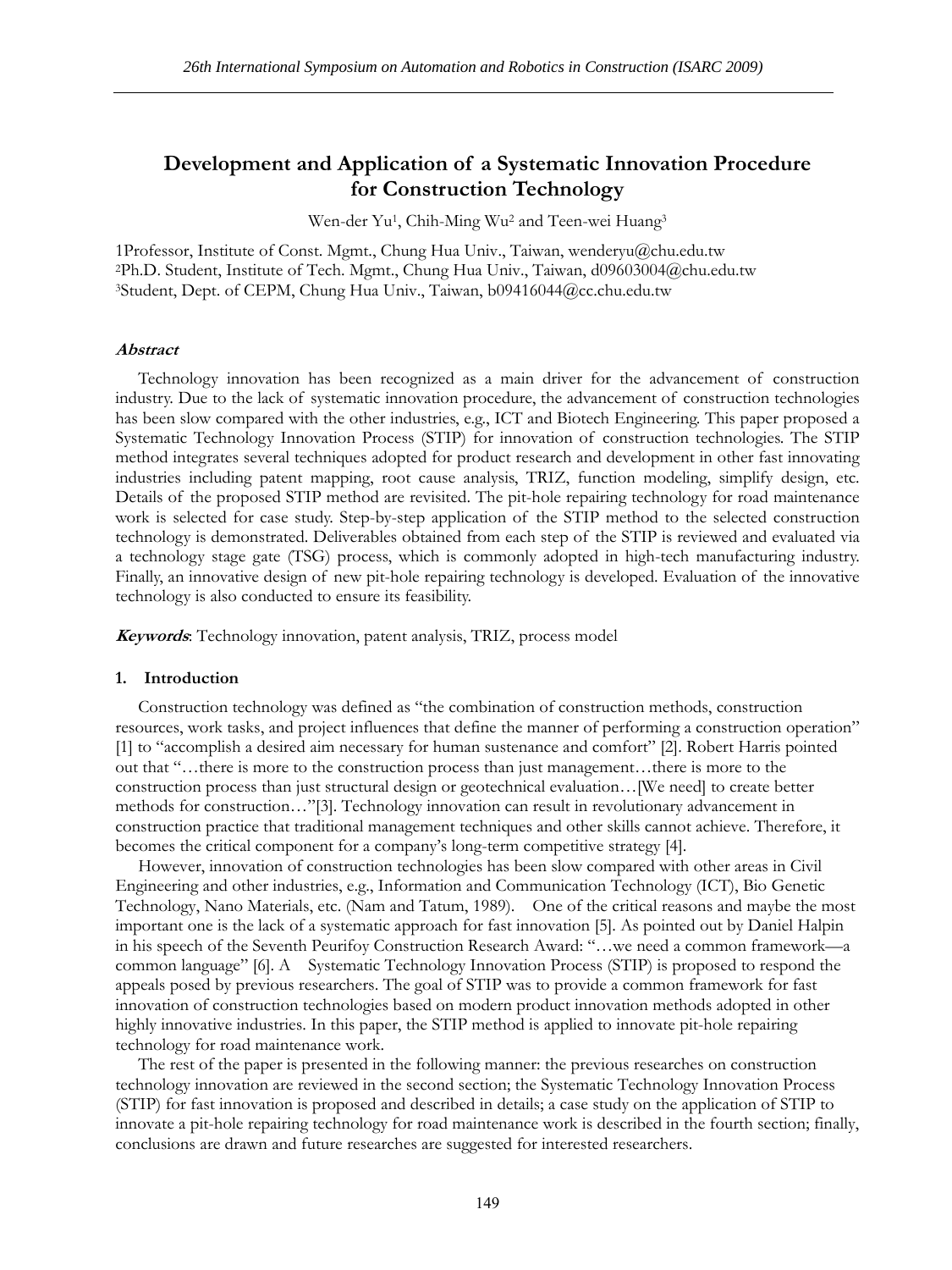# **2. Construction Technology Innovation**

Innovation of construction technologies has resulted in dramatic revolutions in construction practice. For example, the introduction of Portland cement in 1824 has brought up thousands of new construction technologies and equipment that completely change the way of construction engineering; furthermore, in the first quarter of the 20th century, the steel structural technology was invented and introduced to construction industry, which triggered a second revolution of construction technologies. During the late 1970's, construction industry suffered in low productivity, hence inspired the next generation of construction innovation. Issues such as constructability (O'Connor and Miller, 1994), prefabrication, modularization (Tatum et al., 1986), and automation (Sarah, 1997) have drawn numerous researchers to devote in the innovation of construction and management processes.

In spite of tremendous efforts spent, innovation in construction industry has been relatively slow. Lack of a common framework, as pointed out by Halpin, may contribute significantly to this lag. Previous researchers have exploited many approaches for organization process innovation [1], technology evaluation [7], and advanced technology repositories [8]. However, few of these efforts target directly to design of new technologies. Halpin proposed a CYCLONE model for analysis of construction processes [9]. Many efforts on construction process simulation followed him, e.g., COOPS [10] and STROBOSCOPE [11]. Most of the functionalities of process simulation techniques are still limited to the modeling of existing processes, rather than the invention of new technologies.

Just recently, a new area of construction innovation has been developing on patent analysis (PA) [12][13] and the Theory of Innovative Problem Solving (TRIZ) [14][15][16]. The former innovates the target technology based on existing technologies of the other areas, which are stored in public patent databases; the latter applies a systematic procedure to identify engineering potentially improvable attributes with tools provided with TRIZ [17].

Unlike the simulation approach to innovate the existing construction processes, PA- or TRIZ-based technology innovations seek a different dimension of technology improvement. The former belongs to "incremental innovation", and the latter belongs to "system innovation" or "radical innovation" according to the classification of Sarah Slaughter [4]. The "system" or "radical" innovations usually involve tremendous amount of information and knowledge and need to be performed with assistance of computer aided tools [18]. Such tools are incorporated into a systematic technology innovation process called STIP, which will be described in the next section.

# **3. Proposed Systematic Technology Innovation Process (STIP)**

The objective of STIP method is to achieve a fast innovation of construction technologies by integrating three modern techniques: (1) a product research and development procedure called Research and Development Project Management (R&D PM); (2) an inventive problem-solving method namely TRIZ; and (3) a computer aided innovation tool called Goldfire Innovator™. The STIP procedure consists of eight steps described as follows.

### *3.1 Root Cause Analysis (RCA)*

The RCA step analyzes the potential opportunities for improvement with the identified technology problem. This step is associated with the Opportunity Analysis stage of the R&D PM Process. Two CAI tools are employed to perform RCA: the RCA module and knowledge database provided by Goldfire Innovator™.

#### *3.2 Target Technology*

The Target Technology step searches the patent database for the root causes determined in the last step. This step is associated with the Concept Definition stage of the R&D PM Process. The patent databases and patent search tools can be employed to identify the target technology.

#### *3.3 Function Modelling*

The Function Modelling step constructs the function model (FM) of the target technology identified in the last step. This step is associated with the Conceptual Design stage of the R&D PM Process. The Function Modelling module of Goldfire Innovator™ can be employed to construct the FM of the target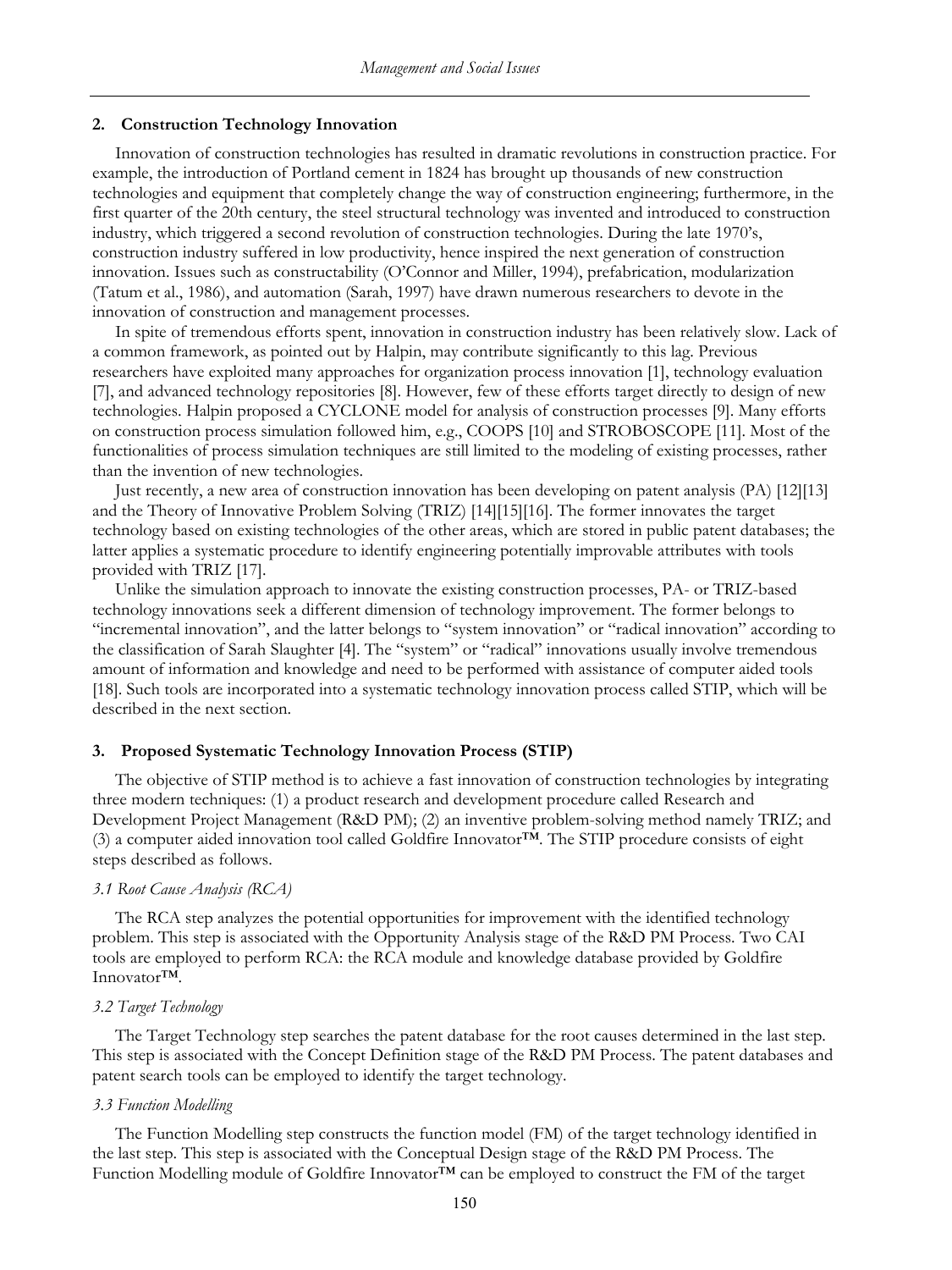technology.

#### *3.4 FM Modification*

The FM Modification step modifies the FM of the target technology obtained in the last step. Principles of TRIZ, CT, value engineering, or simplify design can be adopted for this end. This step is associated with the System Analysis and Basic Design stage of the R&D PM Process. The Simplify Design module of Goldfire Innovator™ or any other innovative solution generator (ISG) commercial software can be employed to construct the FM for the target technology. The result of FM Modification is an "innovated alternative" that improve the problem of the target technology.

# *3.5 Alternative Evaluation*

The Alternative Evaluation step evaluates the modified FM of an innovated alternative generated in the last step. The result of evaluation can be "approval" or "rejection". If the alternative is approved, the STIP proceeds to next step—Method Design; on the contrast, should the technology alternative be rejected, the process goes back to FM Modification to generate a new alternative. This step is similar to the technology stage gate (TSG) of the R&D PM Process [19], which provides the innovator a quality control function of product development.

# *3.6 Method Design*

The Method Design step generates feasible solutions for an approved FM of an innovated alternative; that is, suggests a combination of resources (e.g., devices, materials, equipment, and human resources) and process to implement the innovated technology. This step is associated with the Product Design stage of the R&D PM Process. The knowledge database provided by Goldfire Innovator™ can help the innovator in generating technology solutions. Other approaches for Method Design include brain storming, focus group, and expert interviews when the CAI is not available [19].

# *3.7 Prototyping*

The Prototyping step implements the innovated technology generated in the last step with the available resources and methods. The implementation is experimental rather than formal. The objective is to test the feasibility of producing physical and practical methods that can be experimented or tested in the next step. This step is associated with the Prototyping stage of the R&D PM Process.

#### *3.8 Experiment and Testing*

The last step of STIP method is Experiment and Testing. In this step, the prototyped technology is tested with real world scenarios to verify its feasibility and applicability. Design of Experiment (DOE) can be adopted to plan the experiments for testing. Modifications and adjustments may be made to the previous steps (Method Design and Prototyping) if the experiment results show potential problems of the prototype technology.

#### **4. Case study**

The STIP method was successfully applied to improve a product (or device) type technology, e.g., reinforced concrete (RC) building pipeline leakage repairing technology [5]; however, it has never been applied to innovate a process type construction method. There are two objectives for this case study: first, to investigate the applicability and feasibility of STIP fast innovation method for process type technologies; second, to develop an innovative design for the pit-hole repairing technology for road maintenance work.

# *4.1 Scope of Case Study*

The case study was conducted in Taiwan to innovate the pit-hole maintenance and repairing technology for asphalt concrete (AC) road pavement. Due to the limitation of time, the scope of patent search was limited to USTPO [20].

# *4.2 Application of STIP Method*

# (1) Root Cause Analysis (RCA)

The two critical requirements of the existing AC road repairing technology are the confined working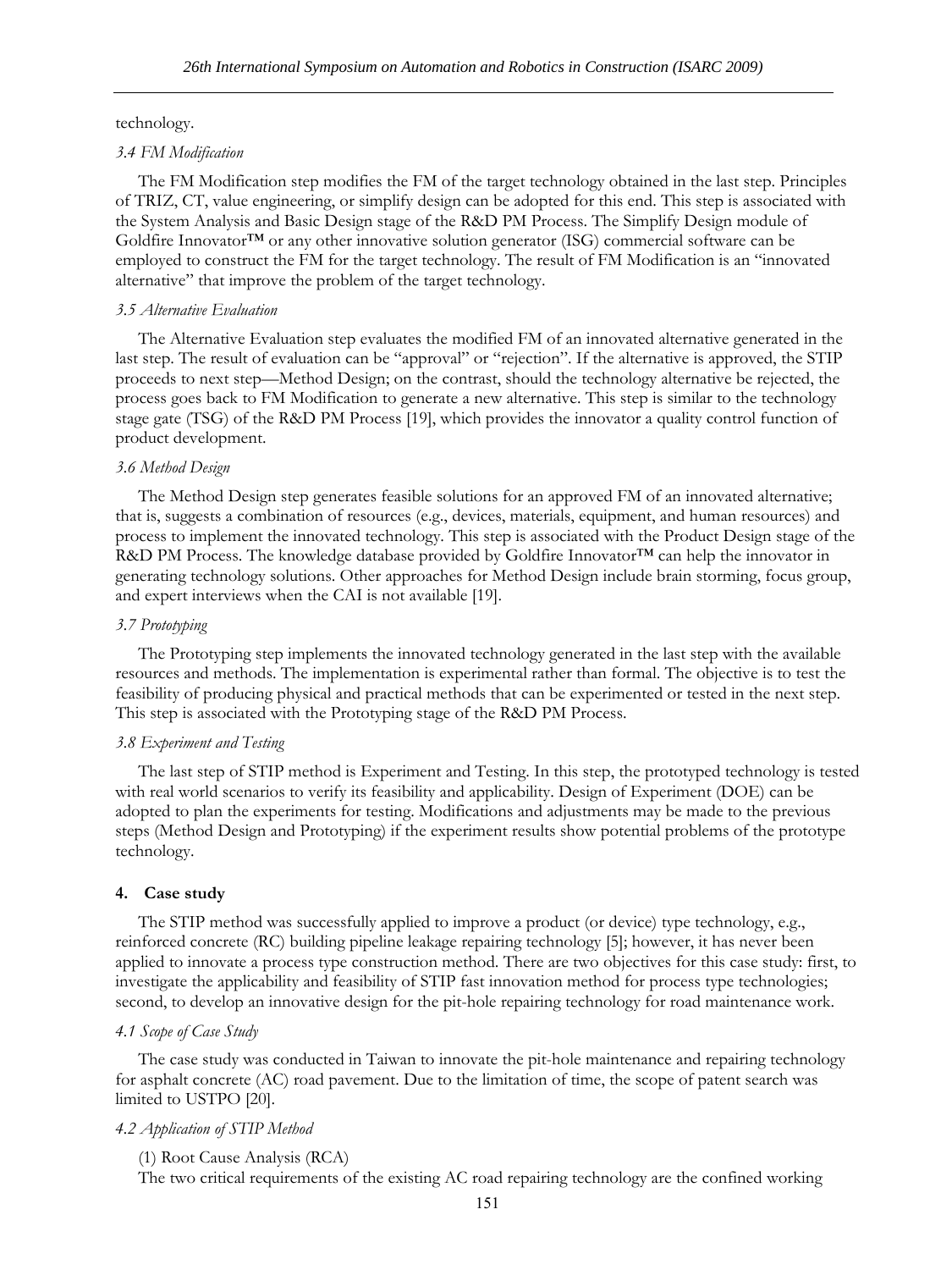zone (to maintain the operation of the road) and limited time available for performing the work. The focus of this study is put on the latter, fast repair requirement, which is identified to be more desirable for practical construction than the former by interviews with the domain experts. An RCA diagram is drawn, as shown in Figure 2, to illustrate the root causes leading to slow repairing works of AC pavement. In Figure 2, there are two roots causing slow road pavement repairing works: (1) inaccurate material supply—this causes adjustment and reapplying required during the repairing work, and those works prolong the repairing time; (2) insufficient strength development of AC material—this cause the extra time required after repairing work is done. Both of the above causes are responsible for the slow repairing work. Noted that the wet conditions in rainy days can also cause delay of road repairs. However, according to the specifications road works in Taiwan, it is not allowed to perform road pavement work under rains. As a result, the wet condition is not considered in the RCA.



Figure 2 RCA diagram for slow road repair works

Further investigating the cause of "inaccurate material supply", it is found the inaccurate measurement of the material required is the root. Therefore, providing an "accurate measuring method" is the key to solve the "inaccurate material supply" problem. Similarly, providing a high early-strength AC material can solve the "insufficient strength development of material" problem.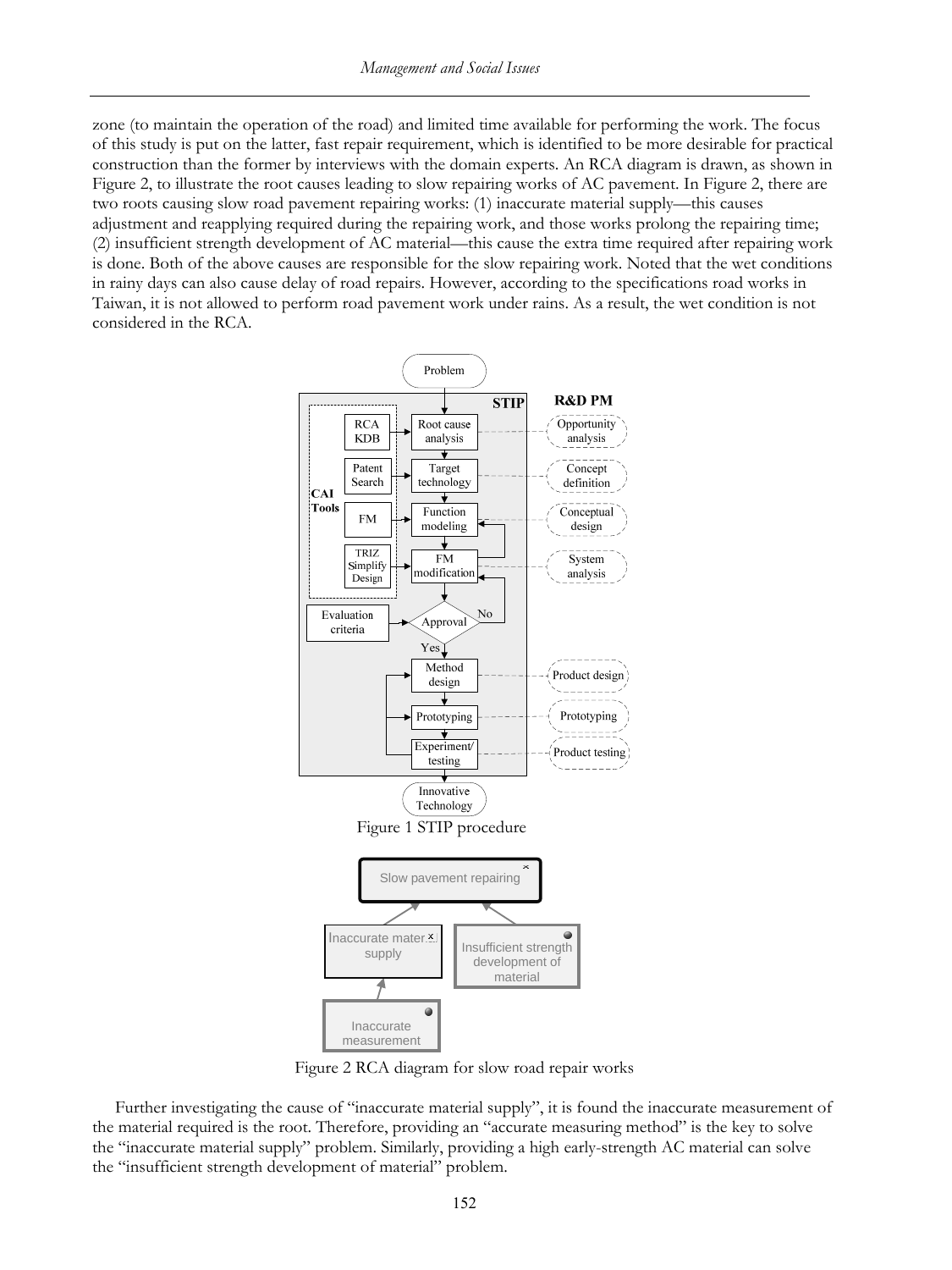The root causes identified by RCA method is used in the next step to search for candidate technologies.

(2) Target Technology and Patent Search

In this step, the patent databases are searched to find out the most appropriate technology that can be considered as the "target technology" for innovation. At first, patent maps are developed to visualize the status of the technological competitiveness in the considered technology domain.

Table 1 shows the search criteria for pavement repairing technologies used in this research to find out the relevant patents in USPTO. The International Patent Classification code (IPC) was adopted in the search. In Table 1, it is noticed that the IPC class: "E01C 23/00" (build, repair, fix, rehabilitate, or demolition of road or similar facilities) was found to be most relevant to the problem domain of the case study.

> Table 1 Search criteria for pavement repairing technologies (((TTL/repair OR ABST/repair OR ACLM/repair OR TTL/rehabilitate OR ABST/rehabilitate OR ACLM/rehabilitate OR TTL/mend OR ABST/mend OR ACLM/mend OR TTL/renew OR ABST/renew OR ACLM/renew)) OR ((ABST/pavement OR TTL/pavement OR ACLM/pavement OR TTL/way OR ABST/way OR ACLM/way OR TTL/road OR ABST/road OR ACLM/road))) AND (ICL/E01C23/00 OR ICL/E01C23/06):579 patents E01C 23/00: build, repair, fix, rehablitate, or demolition of road or similar facilities.

The search results are used to constructed patent maps (Yu et al., 2006) so that the competitors of the technology domain can be identified. Some of the patent maps are shown in Figure 3 to 5. The analysis results showed that the patent activity chart shows that road repairing technology is declining in the past five years and top three competitors in the technology domain are Eigenmann, Wirtgen, and CMI.



Figure 3 Patent quantity comparison chart (Publication date)



153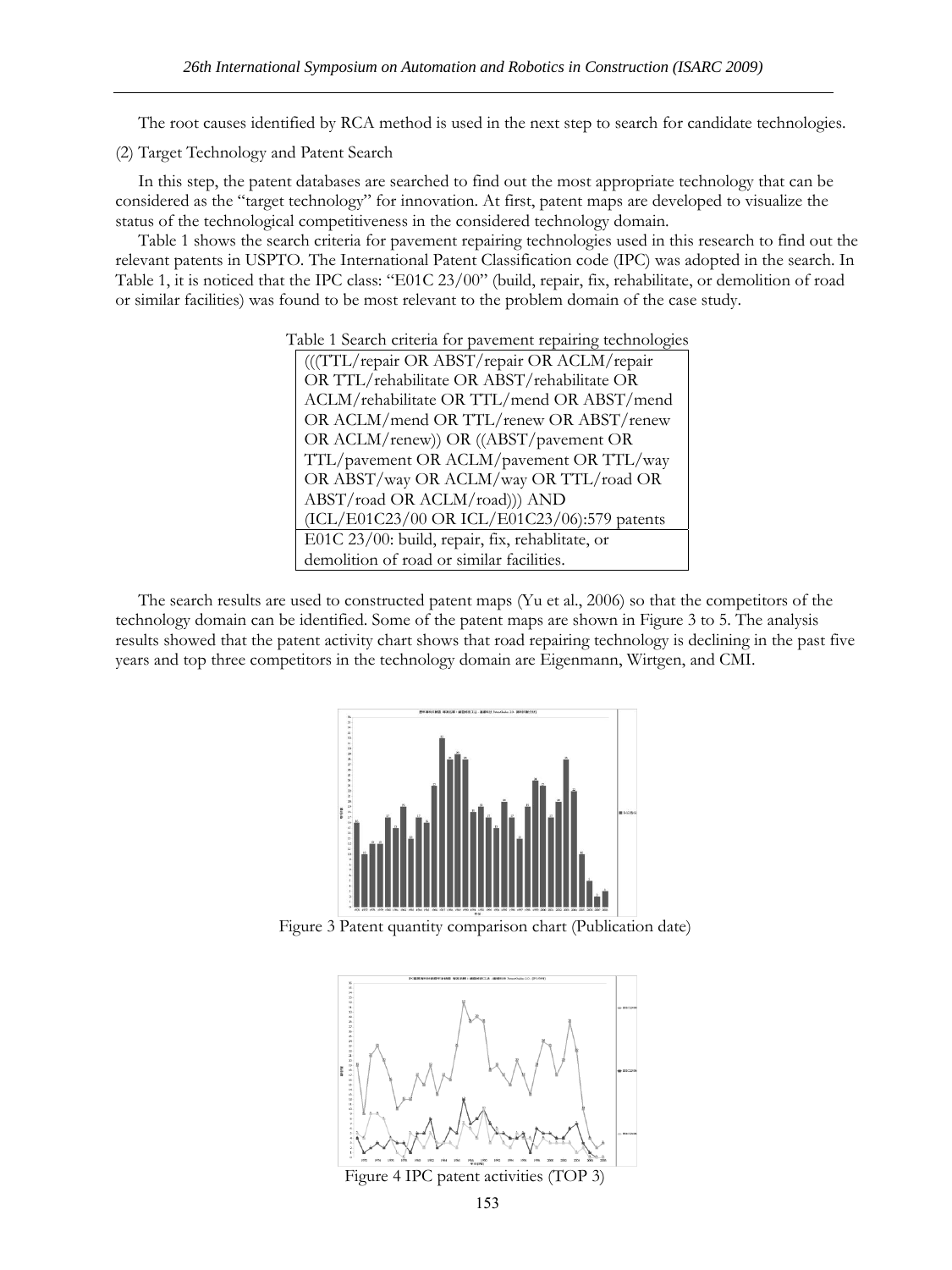![](_page_5_Figure_1.jpeg)

Figure 5 IPC patents of competitor companies (IPC TOP3, Asignee TOP 6)

By reviewing the most relevant patents, the "US4084915: Method for reconditioning and resurfacing pavement" is selected as the target technology for innovation. Since the patent documentation published by USTPO does not describe the construction process of the target technology, domain experts are consulted and a Hot-mixed AC Refilling Method for AC pavement repairing is conceived to be most relevant to the target technology. The construction process is described as follows.

Material Requirements: refilling material should be hot-mixed dense graded AC with aggregate of maximum diameter 13 mm.

Construction method:

- Clean deteriorate material of the damaged portion and the surrounding area of pit-hole with mechanical cutter. The cutting face should be plane.
- Remove the loose aggregate and sundries.
- Coating the cutting surface with a cohesive layer (the cement asphalt mortar can be used).
- Fill in hot-mixed AC material to the pit-hole. Flat the material to out stand the repair surface for  $2~\sim$ 3 mm.
- Compact the repair surface with roller.
- Curing until the development strength of the material is sufficient for operation.

# (3) Function Modelling

The target technology is converted into function model for further analysis. Since the target technology is more relevant to a procedural method rather than a equipment or device, the Process Model (PM) provided by Goldfire Innovator™ is adopted for function modeling and technology representation of the target technology. Figure 6 shows the PM of the target technology based on the construction method described in the last step. Notice that Provide Link (Prv) implies that the preceding process provides inputs for the successor process; while Corrective Link (Co) implies that the preceding process corrects (or modifies) the functions for the successor process.

In Figure 6, the first step (Clean deteriorate material of pit-hole) provides working space for the second and the third steps; and the last step (Roller compacting) corrects the work results of the fourth step (Fill in hot-mixed AC material).

# (4) FM Modification

It was identified by RCA that the root cause for "inaccurate material supply" is "inaccurate measurement". This problem happens at the fourth step of the PM in Figure 6. The computer aided innovation tool (with Goldfire Innovator™) suggests that a new alternative can be developed to substitute the original method. Applying the contradiction matrix of TRIZ, it is obtained that "Improving EP-28 (measurement accuracy)" results in "Deteriorating EP-25 (waste of time)". The suggested inventive principles (IPs) are "IP-24: Mediator", "IP-34: Rejecting and Regenerating", "IP-28: Replacement of Mechanical Syste", and "IP-32: Changing the Color". Considering the above principles, a new operation is adopted to replace the fourth step in Figure 6. The resulted modified process model is shown in Figure 7. Notice that the "Fill in hot-mixed AC material" of the original process is replaced with a new operation. The new operation of the fourth step adopts a laser scanner and associated software to measure the volume of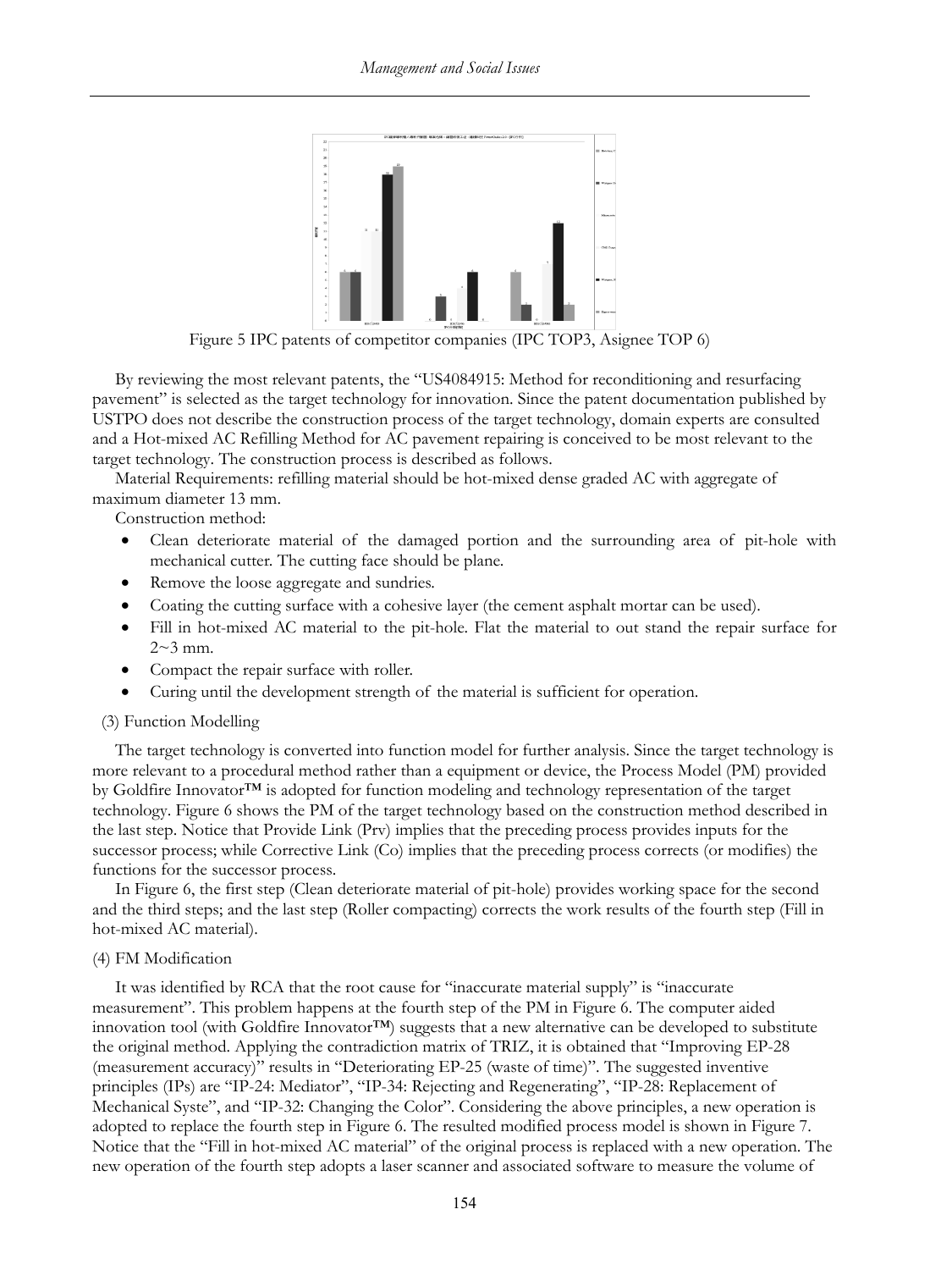required fill-in AC material; the material is supplied with an automated equipment. Such conceptual alternative will be realized in Method Design.

![](_page_6_Figure_2.jpeg)

![](_page_6_Figure_3.jpeg)

![](_page_6_Figure_4.jpeg)

The idea of new operation can be generated by requesting the Knowledge Database with "How to fill the pothole?", the suggested solutions are shown in Figure 8. In Figure 8, four solutions are suggested: (1) Obstacle size affects reflected wave intensity—a wave intensity sensor can be employed to detect the obstacle; (2) Infrared radiation detects roadway surface elevations—Infrared radiation device can be employed; (3) Reflected light detects road irregularities—light detector can be employed; and (4) Laser pumping device—suggesting that laser device is applicable. The fourth solution was obtained by tracing back the "Effect Chain" of the Science Effect database, which illustrates the underlying principle of the first three solutions.

Similarly, four published patents were suggested by Goldfire Innovator™: (1) US 5294210-Automated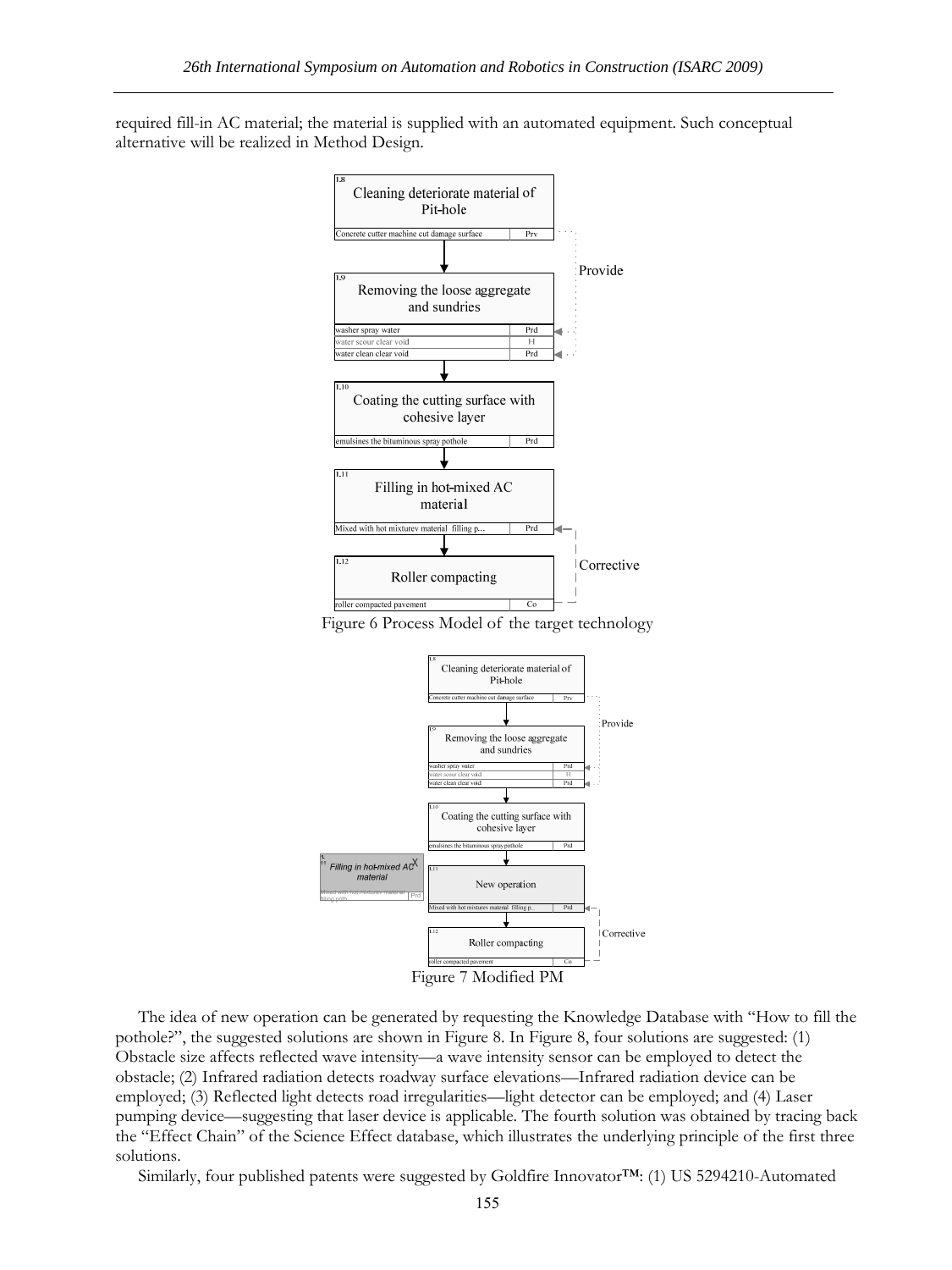pothole sensing and filling apparatus; (2) US 5439313-Spray patching pavement repair system; (3) US 6821052 B2-Modular, robotic road repair machine; and (4) US 4511284-Pothole patcher. These are shown in Figure 9.

![](_page_7_Figure_2.jpeg)

![](_page_7_Figure_3.jpeg)

Figure 9 Solutions suggested by previous patents

# (5) Alternative Evaluation

The alternative evaluation is performed qualitatively with the domain experts in terms of functionality, constructability, and cost effectiveness. The evaluation results are shown in Table 2. The measurement of required material volume and material supply of the original technology was performed manually by the laborers. They are replaced by automatic equipment and technology. As a result, the functionality and constructability are improved. However, the new operation requires additional equipment, which will increase the cost, and thus the inferior cost effectiveness.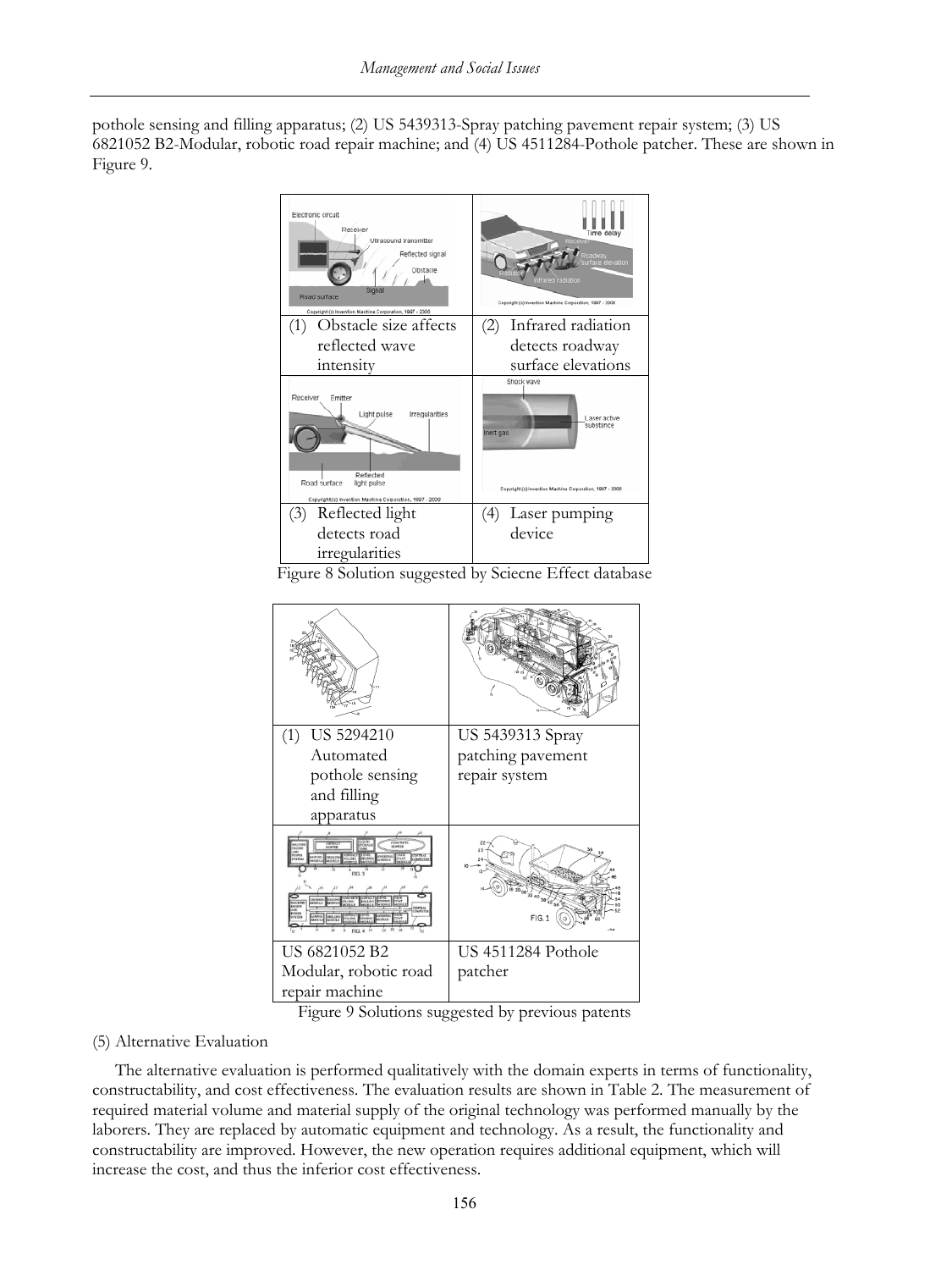| $\frac{1}{2}$ . The contract of $\frac{1}{2}$ |            |           |
|-----------------------------------------------|------------|-----------|
| Criterion                                     | Technology |           |
|                                               | Original   | Innovated |
| Functionality                                 | Medium     | Good      |
| Constructability                              | Medium     | Good      |
| Cost effectiveness                            | Good       | poor      |

Table 2 Evaluation of the innovated technology

#### (6) Method Design

In this step, the implementation method for the conceptual innovation technology is designed. The Computer Aided Innovation (CAI) tool, Goldfire Innovator™, is counseled again to generate design scenarios. From Figure 8 and 9, the IP-28 of TRIZ suggests that a laser scanner can be employed for measurement of the pit-hole volume and required material; similarly, the IP-24 suggests that computer software can serves as mediator that can improve the accuracy of measurement and supply of required material. Both of the two functions are available in the Science Effect and patent databases. However, there has been no design to combine the two functions in road repairing. A conceptual design of the innovated technology is shown in Figure 10.

![](_page_8_Figure_5.jpeg)

Figure 10 Method design of the innovated technology

# (7) Prototyping

The innovated technology has not been physically implemented yet, but a prototype illustration of the innovated technology is shown in Figure 11. The prototype technology consists of four major components: 1) a laser scanner—that detects and scans the pit-hole; 2) a AC material remover—that cleans and removes the deteriorate material of pit-hole scans the pit-hole; 3) a computer with required software—that calculates the volume of pit-hole using the scanned data; and 4) an AC patcher—that fills in AC materials with the required volume and compacts the surface.

# (8) Experiment and Testing

Until the deadline of paper submission, the prototype technology was not experimented and tested yet. It will be part of future work. A patent application for the innovated technology is filed to the Taiwan Intellectual Property Office (TIPO) after conceptual design is finished.

#### **5. Conclusions**

In the paper a proposed STIP method for fast innovation of construction technologies is described in details. Unlike the traditional simulation-based technology improvement techniques, the STIP method generates alternative technologies based on inventive problem-solving techniques (e.g., TRIZ) and technology databases (e.g., Science Effect and patent databases). As a result, it achieves the "radical" or "system" innovation of construction technologies as classified by Slaughter [4].

A process innovation case study of STIP to innovate the pit-hole repairing technology of AC road pavement is conducted to verify and test the proposed STIP. By following the STIP procedure, an innovative alternative for the target technology is successfully generated and designed. It is concluded that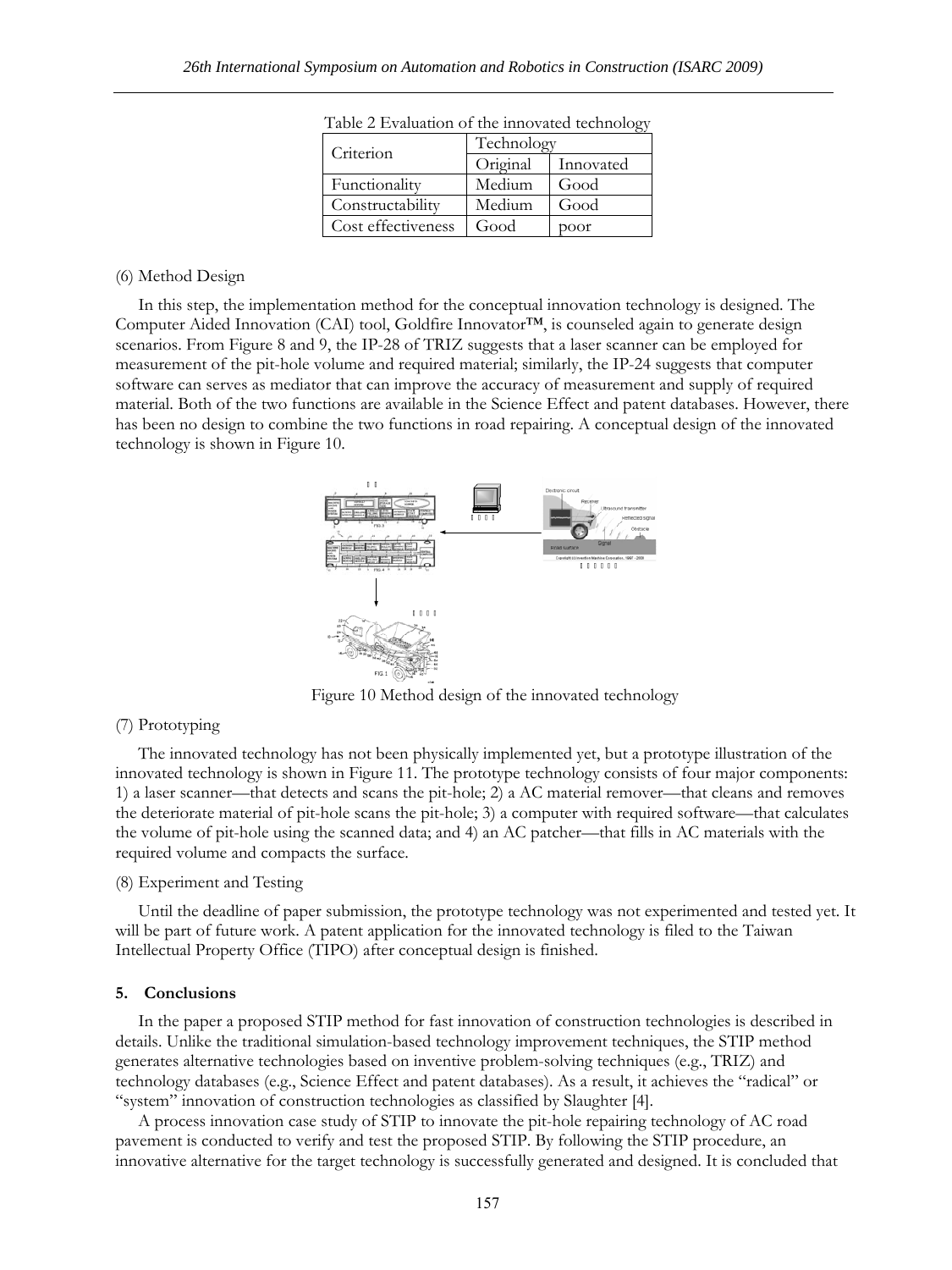the proposed STIP method is feasible and applicability for innovation of process type technology such as road pavement repairing. It is convinced that such method can also be employed to innovate other types of construction processes and technologies.

Although the conceptual prototype of the innovated technology has been developed, real world implementation and experiment should be conducted to verify the proposed prototype. This will become the future works. Moreover, evaluation of the innovated technology was performed qualitatively in this paper, quantitative evaluation will be performed with the technology experiment and testing in future works, too.

![](_page_9_Figure_3.jpeg)

Figure 11 Illustration of the innovated technology

# **References**

- [1] Tatum, C. B. (1987). "Process of innovation in construction firm," J. Constr. Engrg. and Mgmt., ASCE, Vol. 113, No. 4, 648-663.
- [2] Shin, H., Watanabe, H., and Kunishima, M. (1989). "A new methodology for evaluating a new construction technology from the viewpoint of constructability," Proceedings of the 47th Doboku Gakkai Rombun-Hokokushu, Japan Society of Civil Engineers April 1989, JSCE, Japan, 4 pp.
- [3] Harris, R. B. (1992). "A Challenge for Research," J. Constr. Engrg. and Mgmt., ASCE, Vol. 118, No. 3, 422-434.
- [4] Slaughter, E.S. (2000). "Implementation of construction innovations," Building Research and Information, Vol.28, No.1, p2-17.
- [5] Yu, W. D., Wu, C. M., and Lien, W. C. (2008). "Fast innovation of construction technologies with computer aided innovation tools," Proceedings of International Symposium on Automation and Robotics in Construction 2008 (ISARC 2008), June  $27 \sim 29$ , 2008, Vilnius, Lithuania, pp. 521 $\sim$ 527.
- [6] Halpin, D. W. (1993). "Process-based Research to Meet the International Challenge," J. Constr. Engrg. and Mgmt., ASCE, Vol. 119, No. 3, 417-425.
- [7] Yu, W. D., and Skibniewski, M. J. (1999). "Quantitative constructability analysis with a neuro-fuzzy knowledge-based multi-criterion decision support system," Automation in Construction, 8(5), 553-565.
- [8] Ioannou, P. G. and Liu, L. Y. (1992). "Advanced Construction Technology System—ACTS," J. Constr. Engrg. and Mgmt., ASCE, Vol. 119, No. 2, 288-306.
- [9] Halpin, D. W. (1977). "CYCLONE: method for modelling of job site processes," J. Constr. Div., ASCE, Vol. 103, No. 3, 489-499.
- [10] Liu, L. Y. (1995). "Simulating construction operations of precast-concrete parking structures," Proceedings of the 1995 Winter Simulation Conference, 1004-1008.